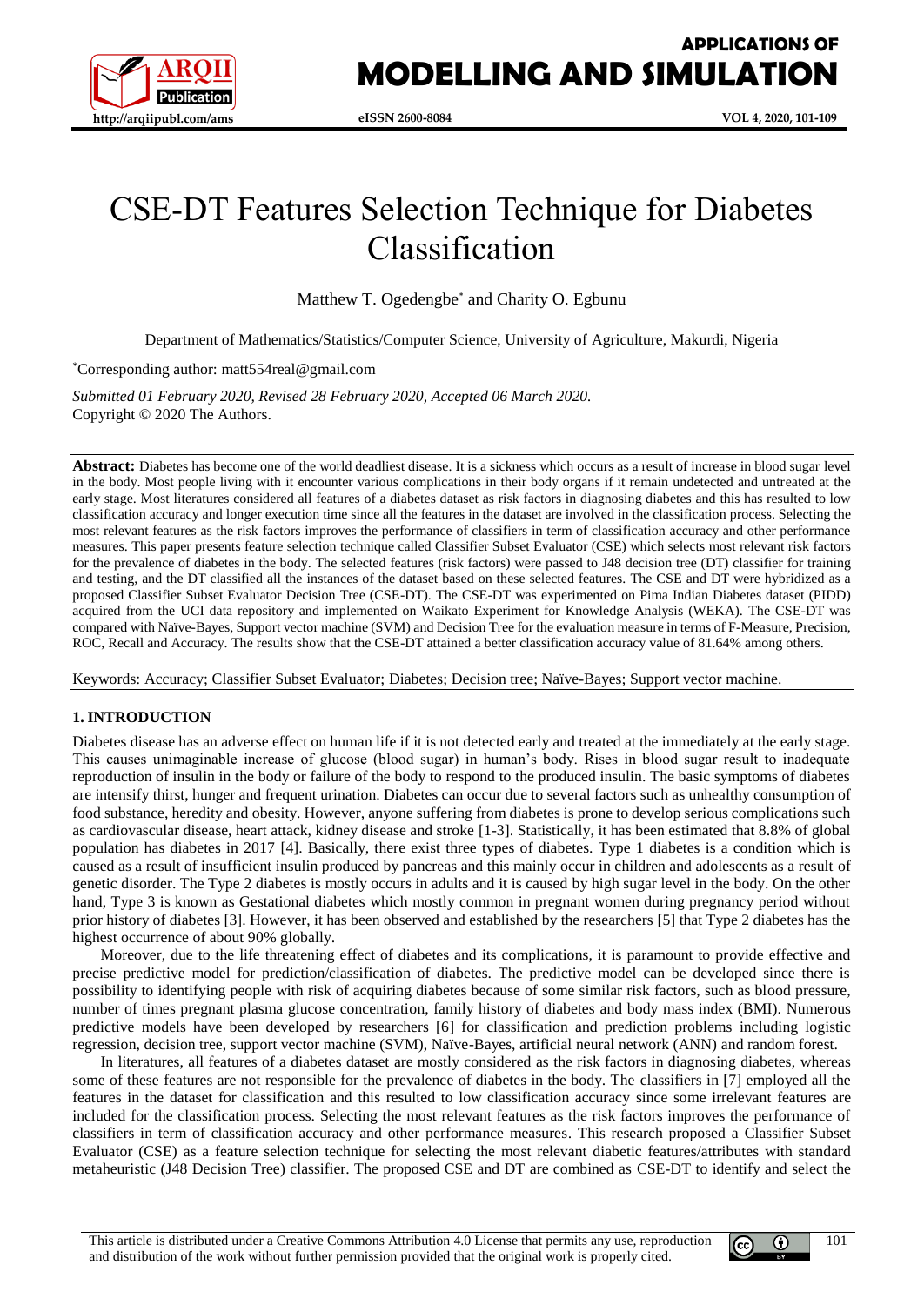most relevant features and to increase classification accuracy. The CSE-DT performance was compared with the existing Naïve-Bayes, decision tree and SVM in [7] on PIDD dataset for performance evaluation.

The contribution of this study are;

- Development of CSE as a feature selector for selection of most influential risk factor for predicting diabetes
- Hybridizing the CSE with J48 Decision Tree classifier for classification accuracy improvement

## **2. RELATED WORK**

Researchers have done lots of researches on the classification accuracy for various illness encountered by human in the last decade. A deep machine learning algorithms in [4] was developed for the detection of diabetes. The authors used RR-interval signal which is known as heart-rate variability (HRV) signals which was obtained from electrocardiogram (ECG) signals. Convolutional neural network (CNN) and Long short-term memory (LSTM) were combined to extract features set of the input HRV data. The extracted features were loaded into support vector machine (SVM) for classification process. The results shows that the proposed classification system using ECG signals has an accuracy of 95.7% when compared to the CNN and CNN-LSTM without SVM. In [7], diabetes was predicted using three common classification algorithms namely DT, SVM and Naïve-Bayes. The experiments was performed on PIDD dataset of UCI data repository. These algorithms were evaluated on performance measure index in terms of Precision Accuracy, Receiver Operating Characteristic (ROC), Recall and F-Measure. Their results obtained shows that the performance of Naïve Bayes attained best accuracy of 76.30% among others. In [5] the Genetic programming (GP) approach was adopted for prediction of diabetes, by training the GP and testing it with Diabetes dataset obtained from UCI repository. Results obtained using GP shows optimal performance when compared to other existing techniques reviewed in their study. However, their GP takes more time during classification but the implementation of the GP is at low cost which is also a significant advantage in prediction of diabetes. An algorithm for the classification of the risk of diabetes was developed in [9], and their model adopted four renowned classifiers namely; Naïve-Bayes, Decision Tree, ANN and Logistic Regression. The robustness of their designed model was improved by adopting Bagging and Boosting techniques. Results of their experiment shows that Random Forest classification technique achieved optimal accuracy among all the algorithms adopted.

A hybrid prediction model (HPM) with the use of *k*-means clustering was developed in [10] for a selected class label validation in a dataset which employed C4.5 algorithm for developing classifier model, which achieved 92.38% accuracy. The performance multilayer perception (MLP) in terms of prediction accuracy against the decision tree (J48 and ID3) algorithms was evaluated in [11]. It was observed that J48 outperformed others with prediction accuracy of 89.3%. An artificial metaplasticity using multilayer perceptron (AMMLP), which serves as prediction mechanism for diabetes was developed in [12]. This mechanism achieved accuracy of 89.93%. A critical information in medical domain was explored in [1] using data mining techniques, it was discovered that data mining can be a useful tools in minimizing risk of developing deadly diseases such as diabetes, heart disease and kidney diseases. Seven mining techniques were adopted for mining the dataset obtained namely; Regression, MLP, Bayes, ZeroR, Logistic Regression, J.48 and Random Forest. Results showed that MLP has a better performance of 81.8% among others. Development of an ensemble system using data mining techniques was proposed in [2]. Three classification algorithms were adopted for the prediction of diabetes mellitus in human including decision tree, weighted *k*-nearest neighbor and logistic regression. The proposed technique adopted votes which was provided by each classifier to obtain an optimal result. The output (majority vote) of the proposed system is the function of estimated value of each classifier supplied as input to the voting mechanism. The ensemble technique obtained the highest classification accuracy of 80.60% among others.

A detailed survey was performed in [13] which summarized the performance of various data mining algorithms often used in medical research namely, genetic algorithm, Decision Tree, Naïve-Bayes, *k*-NN. The algorithms were experimented on heart disease. In their implementation, a GUI was designed to input patient data for predicting the prevalence of the disease in such patient. They reduced attributes by the use of genetic search algorithm and the results showed that Naïve-Bayes obtained a better performance. Clustering is another data mining technique for mining complex task. In [14], *k*-means was employed along other clustering algorithms to identify different impacting factors of a disease without complexity. Results depicted that *k*-means performance was better than others. A rebalancing algorithm was developed in [3] for the prediction of diabetes of imbalanced dataset. Two phase predictive model was adopted thereby the first was preprocessing of data using Synthetic Minority Oversampling Technique (SMOTE), and the second phase supplies the preprocessed data to SVM, Bagging, Multi-Layer Perceptron (MLP), Decision Tree and Simple Logistic for the purpose of selecting an optimal classifier for diabetes prediction. A 94.7% accuracy was achieved with 10-fold cross validation. The study in [15] compared the performance of preprocessing and non-pre-processing data mining techniques in order to discover the importance of pre-processing data. After the experiments, pre-processing classifier acquired an increase in classification accuracy compare to non-pre-processing classifier.

Early detection of diabetes only feasible when appropriate assessment of both uncommon and common symptoms are carried out. Prediction of the likelihood of prevalence of diabetes was conducted in [16] with a dataset of 520 instances. The dataset was analyzed on Random Forest, Logistic Regression, and Naïve-Bayes by applying Percentage Split evaluation method and 10-fold cross validation with Random forest obtained the best accuracy. A predictive model was developed in [17] which narrowed down the risk factors into gender, blood pressure, age, BMI, blood glucose level of diabetes, duration of diabetes suffers and family history. C4.5 decision tree, Naïve-Bayes and *k*-means clustering technique were employed to analyze the dataset. It was discovered that in Retinopathy, the most significant risk factor is a female patient which once have a hypertension. Also for Nephropathy, the most influential risk factor is the diabetes duration which may be more than 4 years. An automated system was developed in [18] for gestational diagnoses using hybridized classifiers for the prediction of the most influential risk factors of diabetes Type 2. The data and its attributes were tested to obtain a new set of classified data.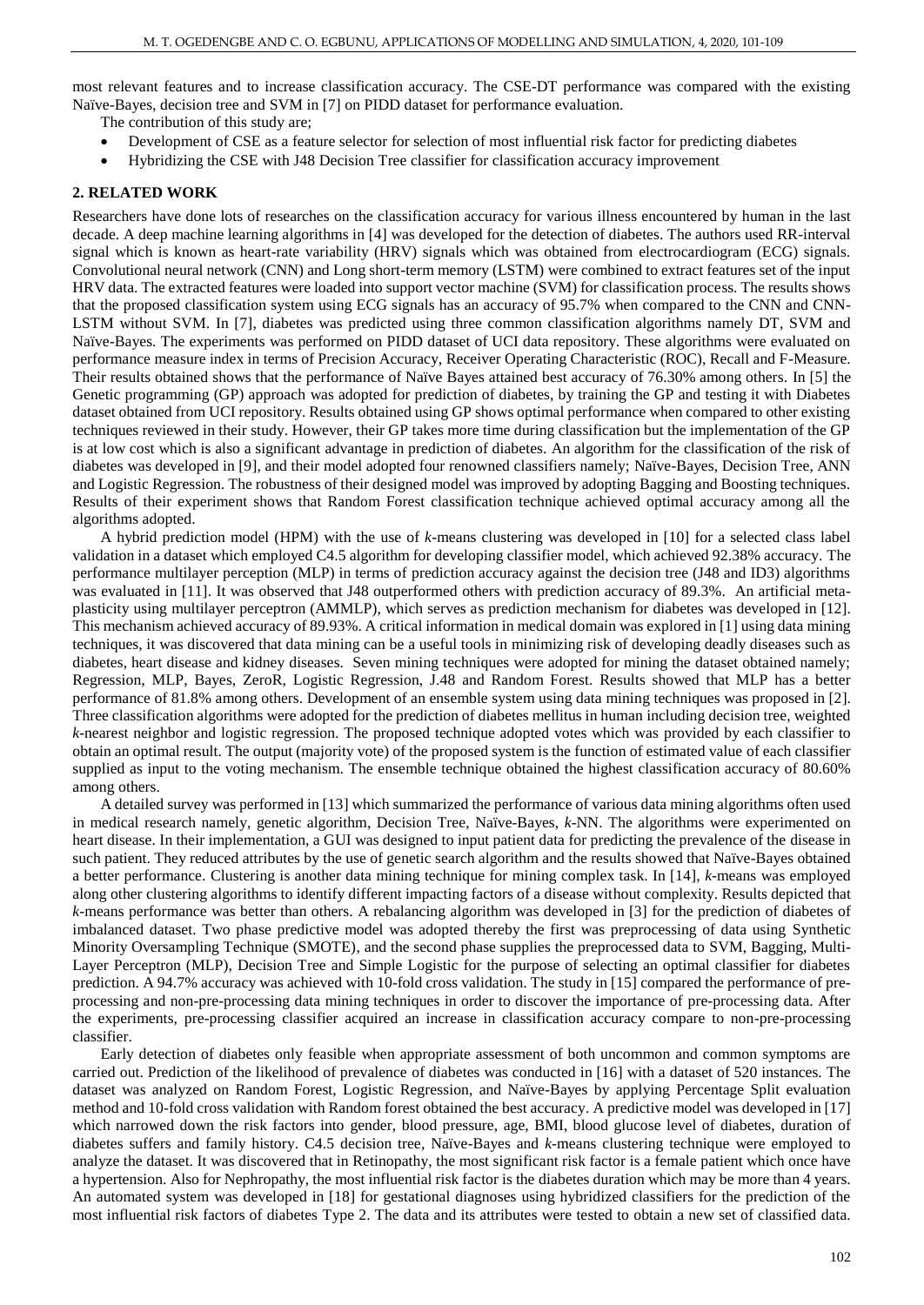The modified J48 decision tree and SVM classifier were employed to mine the clinical dataset obtained for the purpose of predicting gestational diabetes of Type 2 and it risk factors. The results reflected the performance of the modified J48 decision tree as a better classifier due to increase in its accuracy and minimal error rate against SVM and others.

## **2. MATERIALS AND METHODS**

This section consists of dataset adopted for this study, the data preprocessing phase which consist of feature selection, and the proposed decision tree classifier model.

## **3.1 Dataset Used**

The dataset adopted for this research was obtained from the UCI data mining repository which consists of 768 instances. Instances of 268 patients were tested positive while instances of 500 tested negative. Tested positive indicates '1' which implies patient is diabetic and tested negative indicate '0', implies patient not diabetic. The diabetes dataset consists of 8 features/attributes, and they are numeric data type. These dataset were generated as a result of medical examination of individual. Table 1 depicts the features of each instance as recorded in the dataset.

| S/N | Features                          | Abbreviation |
|-----|-----------------------------------|--------------|
| 1.  | Body mass index                   | bmi          |
| 2.  | Plasma glucose concentration      | plas         |
| 3.  | Diastolic blood pressure (mm Hg.) | pres         |
| 4.  | Diabetes pedigree function        | pedi         |
| 5.  | 2-Hours serum insulin (mu U/ml)   | insu         |
| 6.  | Number of times pregnant          | preg         |
| 7.  | Triceps skin fold thickness (mm)  | skin         |
| 8.  | Age in years                      | age          |
| 9.  | Class variable $(0'$ or $(1')$    | class        |

Table 1. Attributes/Features for diabetes

## **3.2 Classifier Subset Evaluator (CSE)**

This evaluator consists of two major components i.e. the attributes/features evaluator, search method and attribute selection mode.

- **Attributes/features classifier:** It evaluates features/attributes subsets on training data and uses classifier (such decision tree, Naïve-Bayes, random forest and SVM to compute the merit of attributes set. This study adopted Naïve-Bayes as a features classifier for estimating the accuracy of the features subsets.
- **Search method:** The classifier subset evaluator also consists of a search method which search all the features set to determine the optimal node. The Best-First search method was adopted in this study. This method examines the range of attribute subsets using greedy hill climbing as improved with a backtracking facility. The search direction was set to "Forward" with lookup cache size 1 and search termination of non-improving nodes to 5.
- **Attribute Selection Mode:** The attributes using the "full training dataset" was selected.

After the CSE have been applied on the dataset, it was discovered that five out eight attributes were selected as the most influential features/attributes as shows in Figure 1. These are referred to as risk factors for the prevalence of diabetes in the body.

## **3.3 Steps in Pre-processing (CSE feature Selection) Phase**

The following are steps required in selecting the most influential features/attributes using WEKA GUI.

## **Step 1: Uploading diabetes dataset**

- From WEKA GUI select "Explorer" button
- From the preprocess menu select "open file" button and choose diabetes.arff file from the local filesystem and click on open.

## **Step 2: Attributes selection**

- Select "Select attributes" button, the button comprises of *Attribute Evaluator*, *Search Method* and *Attribute Selection mode*.
- Select "ClassifierSubsetEval" from Attribute Evaluator.
- Select "BestFirst" from Search Method.
- Select "Start" button to perform the selection process.
- The selected attributes are displayed in "Attribute selection field" as shown in Figure 1.
- Click on "Preprocess" button to invert the selected attributes.
- Click on "Remove" button to discard the unselected attributes.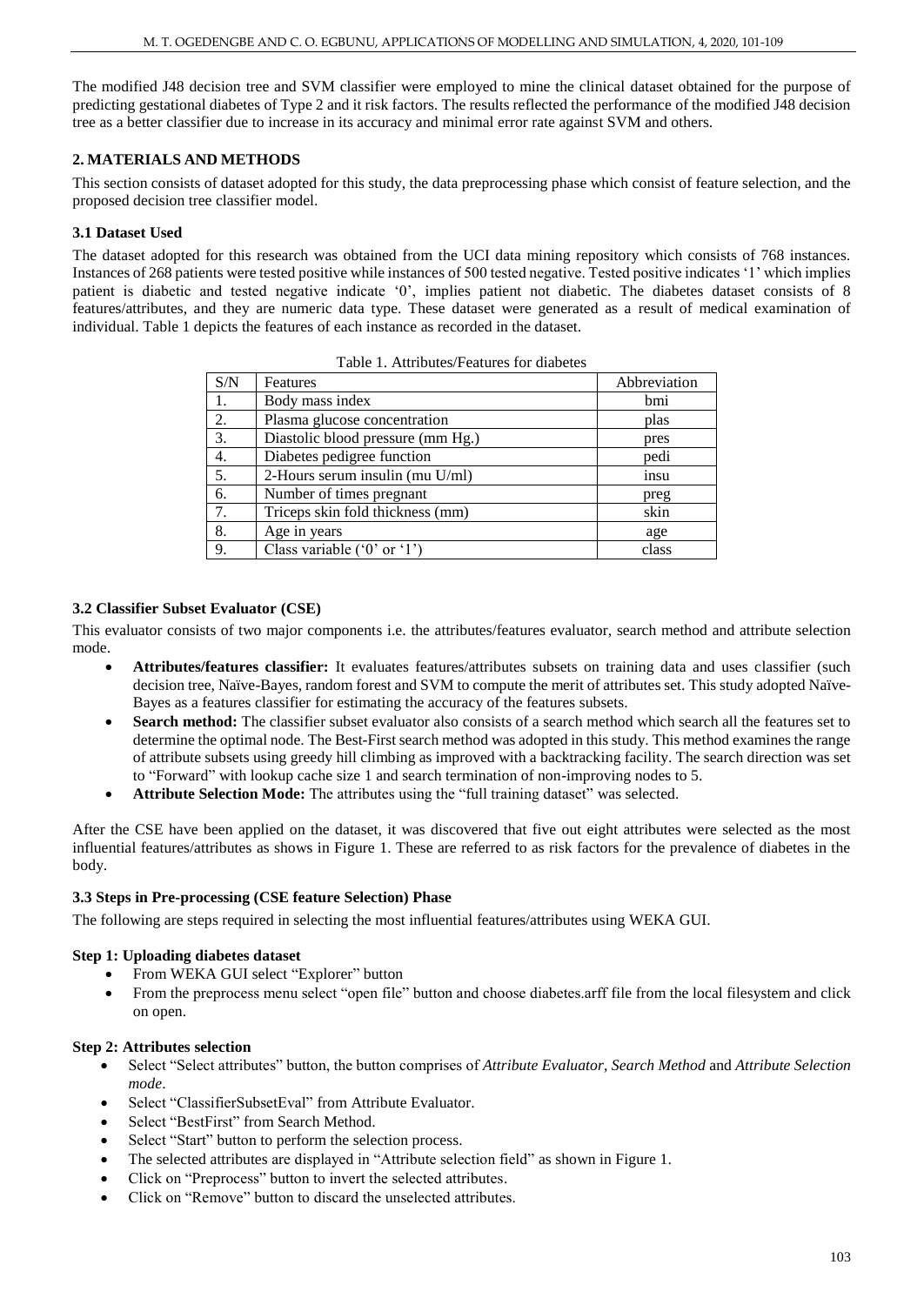```
=== Attribute Selection on all input data ===
Search Method:
        Best first.
        Start set: no attributes
        Search direction: forward
        Stale search after 5 node expansions
        Total number of subsets evaluated: 38
        Merit of best subset found:
                                       0.78Attribute Subset Evaluator (supervised, Class (nominal): 9 class):
        Classifier Subset Evaluator
        Learning scheme: weka.classifiers.bayes.NaiveBayes
        Scheme options:
        Hold out/test set: Training data
        Subset evaluation: classification error
Selected attributes: 1,2,3,6,7 : 5
                     preg
                     plas
                     pres
                     mass
                     pedi
```
Figure 1. CSE feature (risk factors) selection summary

| Name: class<br>Missing: 0 (0%) |                | Distinct: 2     |  | Type: Nominal<br>Unique: 0 (0%) |  |        |
|--------------------------------|----------------|-----------------|--|---------------------------------|--|--------|
| No.                            | Label          |                 |  | Count                           |  | Weight |
|                                | 1              | tested_negative |  | 500                             |  | 500.0  |
|                                | $\mathbf{2}^-$ | tested_positive |  | 268                             |  | 268.0  |
|                                |                |                 |  |                                 |  |        |
|                                |                |                 |  |                                 |  |        |
|                                |                |                 |  |                                 |  |        |
|                                |                |                 |  |                                 |  |        |

Figure 2. Selected attributes class labels

Triceps skin fold thickness, 2-Hours serum insulin and age were not selected as influential factors for the prediction of diabetes in Figure 1. Therefore, these three features were discarded and the remaining five relevant features were selected for the training and testing of the CSE-decision tree classifier for better prediction accuracy. The selected attributes consist of two label classes, tested\_negative and tested\_positive as shown in Figure 2. The tested\_positive class has a weight of 268.0 and the tested\_negative class is 500.0 and the feature/attribute data type is nominal. In Figure 2, Missing  $= 0$  implies that the attribute is specified for all instances (no missing values), Distinct  $= 2$  implies that the selected attributes have two different values: positive and negative and Unique  $= 0$  implies that other instances do not have the same value.

The statistical frequency for the five selected (preg, plas, pres, mass, pedi and the class label) attributes are depicted in 'Selected attributes window" as shown in Figure 3. The blue color signify tested\_negative instances and the red color signify tested\_positive instances of the class. Each of the attribute reflects the instances of both negative and positive class.

#### **3.4 Decision Tree**

Decision tree (J48) generates classified models which are in a tree structure form. It divides a data set into subsets and associated decision were created and incremented same time. The output result is a tree which consists of decision and leaf nodes. A decision node has at least two or more branches with a leaf node signifies a classification or decision. The uppermost decision node in a tree which matches to the best predictor is called root node. Decision trees can handle both categorical and numerical data [19].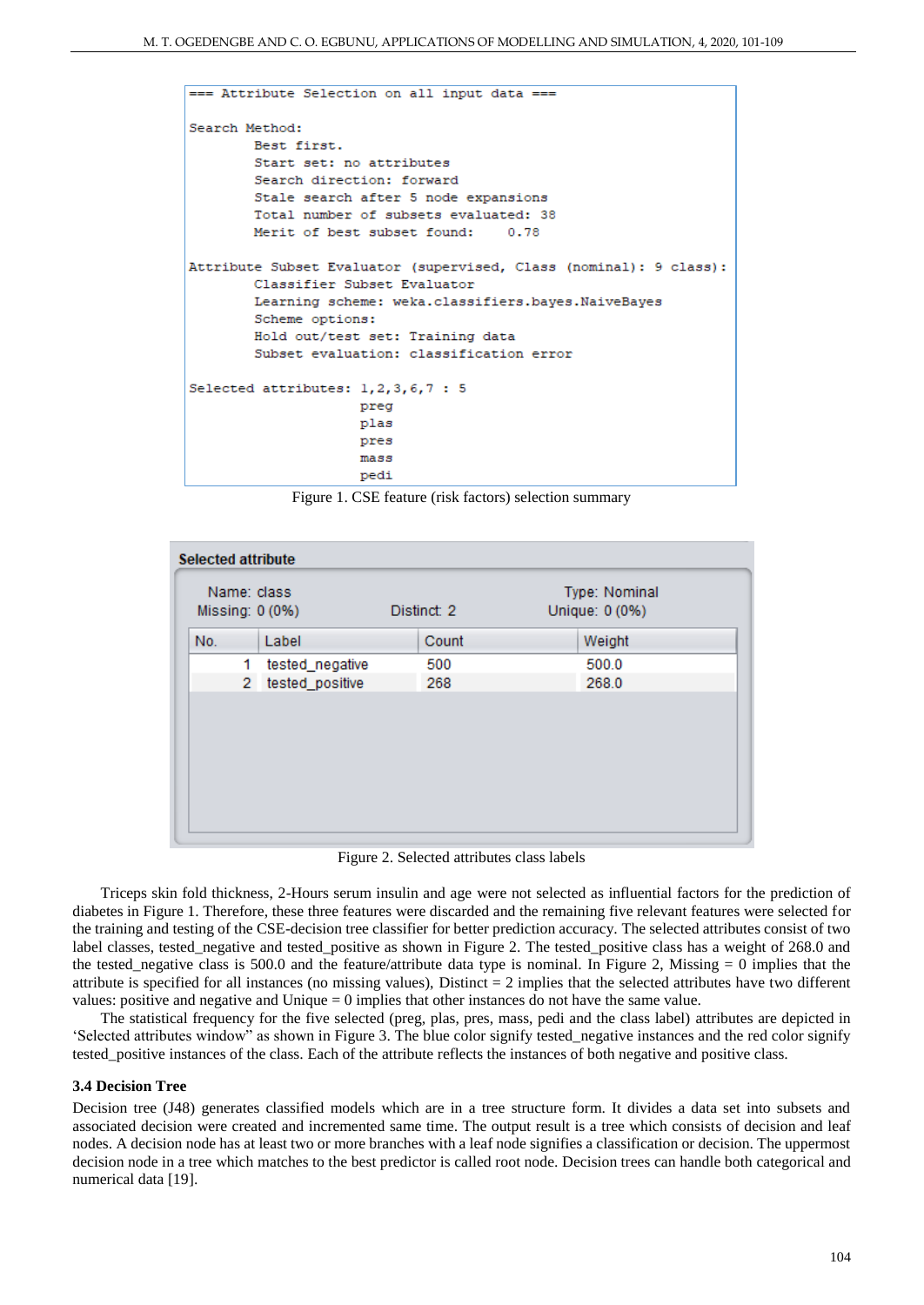

Figure 3. Number of instances in selected features/attributes window



Figure 4. Proposed CSE-DT prediction frame work

## **3.5 Proposed CSE-DT Classifier**

The proposed classifier in Figure 4 comprises of three major components namely the diabetes dataset repository, CSE-Feature selector and CSE-Decision Tree classifier. The diabetes dataset obtained from the UCI data repository was uploaded into CSE-Feature selector for selecting the determinant factors or the attributes most relevant for the diabetes prediction. The dataset was pruned and the less relevant attributes were discarded. The pruned dataset was partitioned into training and testing data for CSE-DT. The CSE-DT was trained and tested with the selected features/attributes for the prediction. The prediction shown in Figure 4 denotes the output of the CSE-DT which classifies the dataset into diabetes or not diabetes. It predicts patient base on the six features into diabetes or not diabetes.

## **4. RESULTS**

In this study, CSE-DT classifier was experimented on diabetes dataset obtained from the UCI data mining repository and implemented on WEKA, a free machine learning toolkit comprises of standard machine learning algorithms. Figure 5 depicts the tree view of PIDD diabetes dataset with the most influential attributes. The summary of the proposed CSE-DT classifier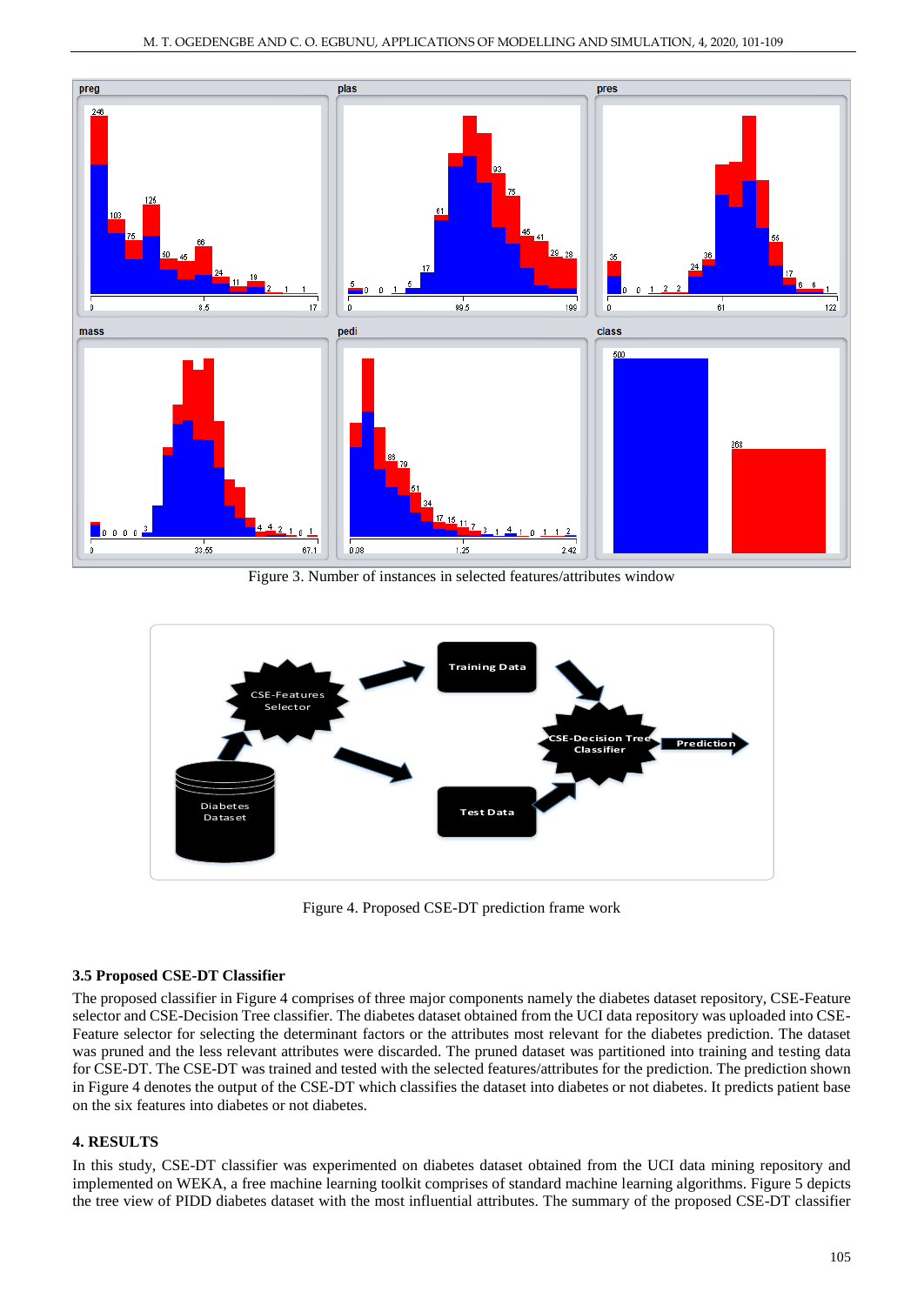was depicted in Figure 6, which consists of dataset with two classes namely tested\_negative and tested\_positive. The dataset consists of 768 instances of which 81.6% were correctly classified while 18.4% where misclassified. The confusion matrix reflects 36 instances of negative class were misclassified as tested\_positive and 105 instances of positive class were misclassified as tested\_negative.

## **4.1 CSE-DT Comparative Analysis**

In this study, the performance of the proposed CSE-DT model was compared with that of Naïve-Bayes, SVM, and Decision Tree in [20] in terms of the following performance metrics: Precision, Recall, F-Measure, Prediction Accuracy and ROC. The diabetes dataset comprises of 768 instances. In Table 2, the performance of the listed classifiers were compared with the CSE-DT in term of instances that were classified correctly. It is shown that the CSE-DT has 627 instances correctly classified and this result is better than that of SVM, Naïve-Bayes and Decision Tree which were 586, 500 and 567 respectively.



Figure 5. Decision tree view

| $==$ Summary $==$                                             |                                 |        |                                                  |           |                                                                          |  |  |  |                 |
|---------------------------------------------------------------|---------------------------------|--------|--------------------------------------------------|-----------|--------------------------------------------------------------------------|--|--|--|-----------------|
|                                                               |                                 |        | Correctly Classified Instances 627 620 81.6406 % |           |                                                                          |  |  |  |                 |
| Incorrectly Classified Instances 141                          |                                 |        |                                                  | 18.3594 % |                                                                          |  |  |  |                 |
| Kappa statistic                                               |                                 | 0.5703 |                                                  |           |                                                                          |  |  |  |                 |
| Mean absolute error                                           |                                 | 0.2703 |                                                  |           |                                                                          |  |  |  |                 |
| Root mean squared error                                       |                                 | 0.3677 |                                                  |           |                                                                          |  |  |  |                 |
| Relative absolute error                                       |                                 |        | $59.4826$ \$                                     |           |                                                                          |  |  |  |                 |
|                                                               |                                 |        |                                                  |           |                                                                          |  |  |  |                 |
| Root relative squared error 77.135 %                          |                                 |        |                                                  |           |                                                                          |  |  |  |                 |
| Total Number of Instances                                     | 768                             |        |                                                  |           |                                                                          |  |  |  |                 |
| $=$ == Detailed Accuracy By Class ===                         |                                 |        |                                                  |           |                                                                          |  |  |  |                 |
|                                                               |                                 |        |                                                  |           | TP Rate FP Rate Precision Recall F-Measure MCC 6 ROC Area PRC Area Class |  |  |  |                 |
|                                                               |                                 |        |                                                  |           | $0.928$ $0.392$ $0.815$ $0.928$ $0.868$ $0.583$ $0.859$ $0.893$          |  |  |  | tested negative |
|                                                               |                                 |        |                                                  |           | $0.608$ $0.072$ $0.819$ $0.608$ $0.698$ $0.583$ $0.859$ $0.763$          |  |  |  | tested positive |
| Weighted Avg. 0.816 0.280 0.817 0.816 0.809 0.583 0.859 0.848 |                                 |        |                                                  |           |                                                                          |  |  |  |                 |
| $==$ Confusion Matrix $==$                                    |                                 |        |                                                  |           |                                                                          |  |  |  |                 |
| a b <-- classified as                                         |                                 |        |                                                  |           |                                                                          |  |  |  |                 |
| $464$ 36   a = tested negative                                |                                 |        |                                                  |           |                                                                          |  |  |  |                 |
|                                                               | $105 163$   b = tested positive |        |                                                  |           |                                                                          |  |  |  |                 |

Figure 6. Summary of proposed CSE-DT classifier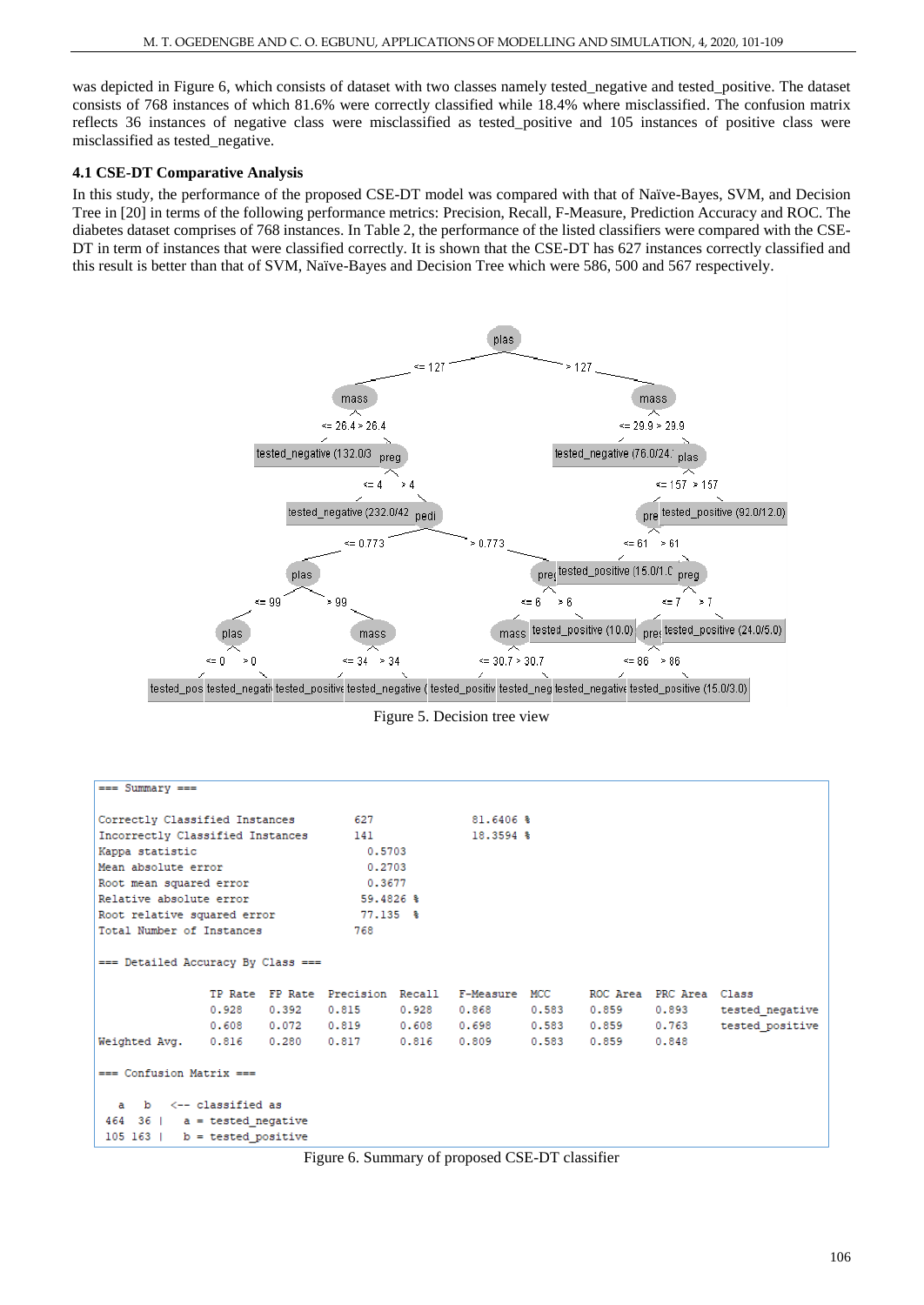| Total No. of<br>instances | <b>Classification Algorithms</b> | Correctly Classified | Classified<br>Incorrectly |
|---------------------------|----------------------------------|----------------------|---------------------------|
|                           | Naïve Bayes                      | 586                  | 182                       |
| 768                       | <b>SVM</b>                       | 500                  | 268                       |
|                           | Decision Tree                    | 567                  | 201                       |
|                           | CSE-DT                           | 627                  | 141                       |

### Table 2. Classified Instances

| Table 3. Performance measures of CSE-DT with other classifiers |  |
|----------------------------------------------------------------|--|
|----------------------------------------------------------------|--|

| Classification    | Accuracy % | Precision % | Recall % | F-Measure % | <b>ROC</b> |
|-------------------|------------|-------------|----------|-------------|------------|
| <b>Algorithms</b> |            |             |          |             |            |
| Naïve-Bayes       | 76.30      | 75.90       | 76.30    | 76.00       | 0.819      |
| <b>SVM</b>        | 65.10      | 42.40       | 65.10    | 51.30       | 0.500      |
| Decision Tree     | 73.82      | 73.50       | 73.80    | 73.60       | 0.751      |
| <b>CSE-DT</b>     | 81.64      | 81.70       | 81.60    | 80.90       | 0.859      |

The performance measures of CSE-DT were compared with SVM, Naïve-Bayes and the Decision Tree in terms of Recall, Precision, Prediction Accuracy, F-Measure and ROC values. Table 3 depicts that CSE-DT with the highest accuracy of 81.6%. This implies that CSE-DT classifier has better chances of predicting diabetes disease more accurately due to higher prediction accuracy value attained. Figure 7 and Table 3 depict the instance classification performance measure of all the classifiers including CSE-DT into correctly classified and incorrectly classified. It is shown that the CSE-DT obtained highest corrected classification performance.

Furthermore, Figure 8 depicts the performance measure of all the classifiers in terms of accuracy, precision, recall and F-Measure. Results show that CSE-DT outperformed among others in all the performance measures especially in classification accuracy. The proposed system obtained 81.64% accuracy against naïve Bayes of the highest performance in the existing system in [7]. Finally, the CSE-DT obtained the highest ROC value among all classifiers as depicted in Figure 9.

# **5. CONCLUSION**

In machine learning, medical diagnoses has been the trending research areas. Awareness of the most relevant features (risk factors) of diabetes disease will help the researchers to focus on how to improve on classification accuracy of classifiers. This research has successfully hybridized CSE and DT as a single system CSE-DT for identifying, and selecting the most relevant features (risk factor) for diabetes classification. CSE-DT has been successfully applied on PIDD diabetes dataset which comprises of 768 instances and 8 features. The selected risk factors for the prevalence of diabetes by the proposed CSE-DT are number of times pregnant, plasma glucose concentration, blood pressure, diabetes pedigree function and mass. Meanwhile, the irrelevant features discarded are BMI, age and triceps skin fold thickness, and they are not considered as a risk factors. The proposed CSE-DT model has been compared with the existing algorithms in terms of classification accuracy, precision, recall, F-Measure and ROC. The results showed that the CSE-DT outperformed other algorithms with a classification accuracy of 81.64%.



Correctly Clasified Instances Vs Incorrectly classified Instances

Figure 7. Instance classified performance measure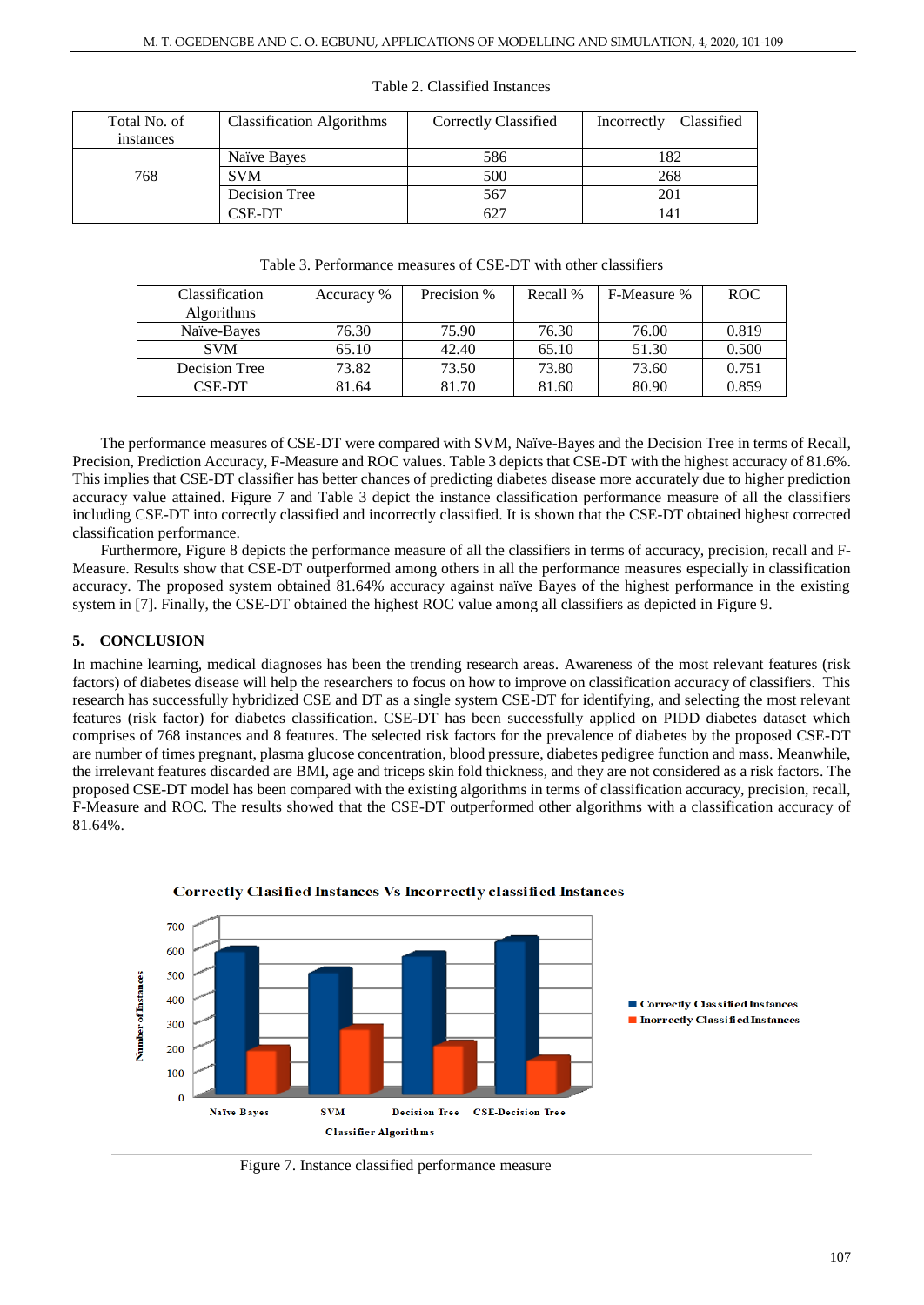

# **Performance Measures of the Classifiers**

Figure 8. Performance measures of all the classifiers



Figure 9. Receiver operating curve of all the classifiers

## **REFERENCES**

- [1] S. Hina, A. Shaikh and A. S. Sattar, Analyzing diabetes datasets using data mining, *Journal of Basic and Applied Sciences,* 13, 2017, 466-471.
- [2] H. Wu, S. Yang, Z. Huang, J. He and X. Wang, Type 2 diabetes mellitus prediction model based on data mining, *Informatics in Medicine Unlocked,* 10, 2018, 100-107.
- [3] M. Shuja, S. Mittal and M. Zaman, Effective prediction of type ii diabetes mellitus using data mining classifiers and SMOTE, *Advances in Computing and Intelligent Systems*, Springer: 2020, 195-211.
- [4] G. Swapna, R. Vinayakumar, and K. P. Soman, Diabetes detection using deep learning algorithms, ICT Express, 4(4), 2018, 243-246.
- [5] N. Sharma and A. Singh, Diabetes detection and prediction using machine learning/IoT: A survey, in *Advanced Informatics for Computing Research*, A. Luhach, D. Singh, P. A. Hsiung, K. Hawari, P. Lingras and P. Singh (eds). Communications in Computer and Information Science, 995, 2019, 471-479.
- [6] L. Tapak, M. Hossein, H. Omid, and P. Jalal, Real-Data comparison of data mining methods in prediction of diabetes in Iran, *Healthcare informatics Research*, 19, 2013, 177-185.
- [7] D. Sisodia, and D. Singh, Prediction of diabetes using classification algorithms, *Procedia Computer Science*, 132, 2018, 1578-1585.
- [8] M. P. Bamnote, Design of classifier for detection of diabetes mellitus using genetic programming, *Advances in Intelligent Systems and Computing*, 1, 2014, 763-770.
- [9] N. Nai-Arun, and R. Moungmai, Comparison of Classifiers for the Risk of Diabetes Prediction, *Procedia Computer Science*, 69, 2015, 132-142.
- [10] B. M. Patil, Hybrid prediction model for type-2 diabetic patients, *Expert Systems with Applications*, 37, 2010, 8102- 8108.